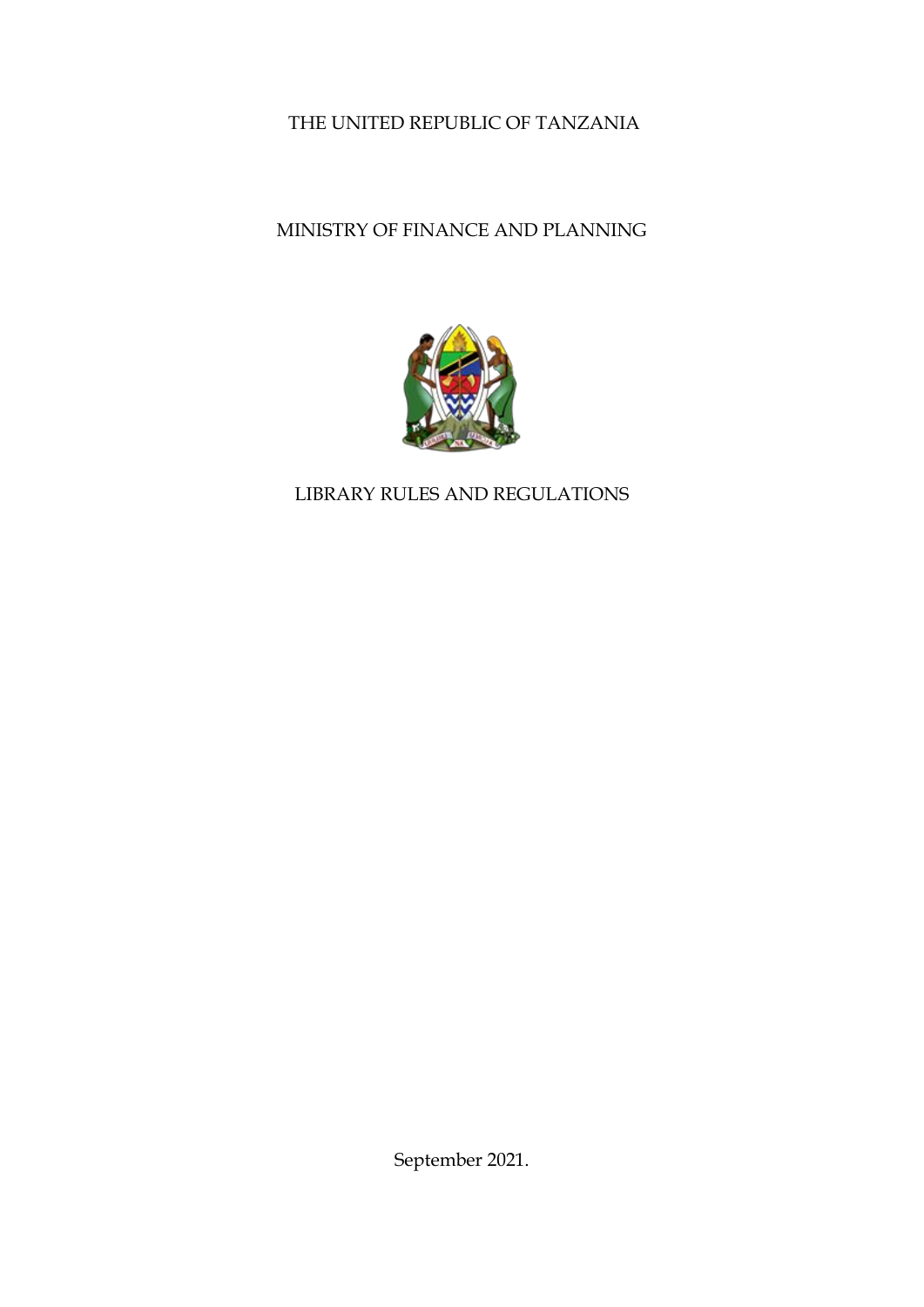# Table of content

| 1.0    |                                                          |  |
|--------|----------------------------------------------------------|--|
| 1.1    |                                                          |  |
| 1.2    |                                                          |  |
| 1.3    |                                                          |  |
| 1.3.1  |                                                          |  |
| 1.3.2  |                                                          |  |
| 1.3.3  |                                                          |  |
| 1.3.4  |                                                          |  |
| 1.3.5  |                                                          |  |
| 1.3.6  |                                                          |  |
| 1.3.7  |                                                          |  |
| 1.3.8  |                                                          |  |
| 1.3.9  |                                                          |  |
| 1.3.10 |                                                          |  |
|        |                                                          |  |
|        |                                                          |  |
|        |                                                          |  |
|        |                                                          |  |
| 1.3.15 |                                                          |  |
| 1.3.16 | Withdraw of Materials not belonging to the MoFP Library4 |  |
| 1.3.17 |                                                          |  |
| 1.4    |                                                          |  |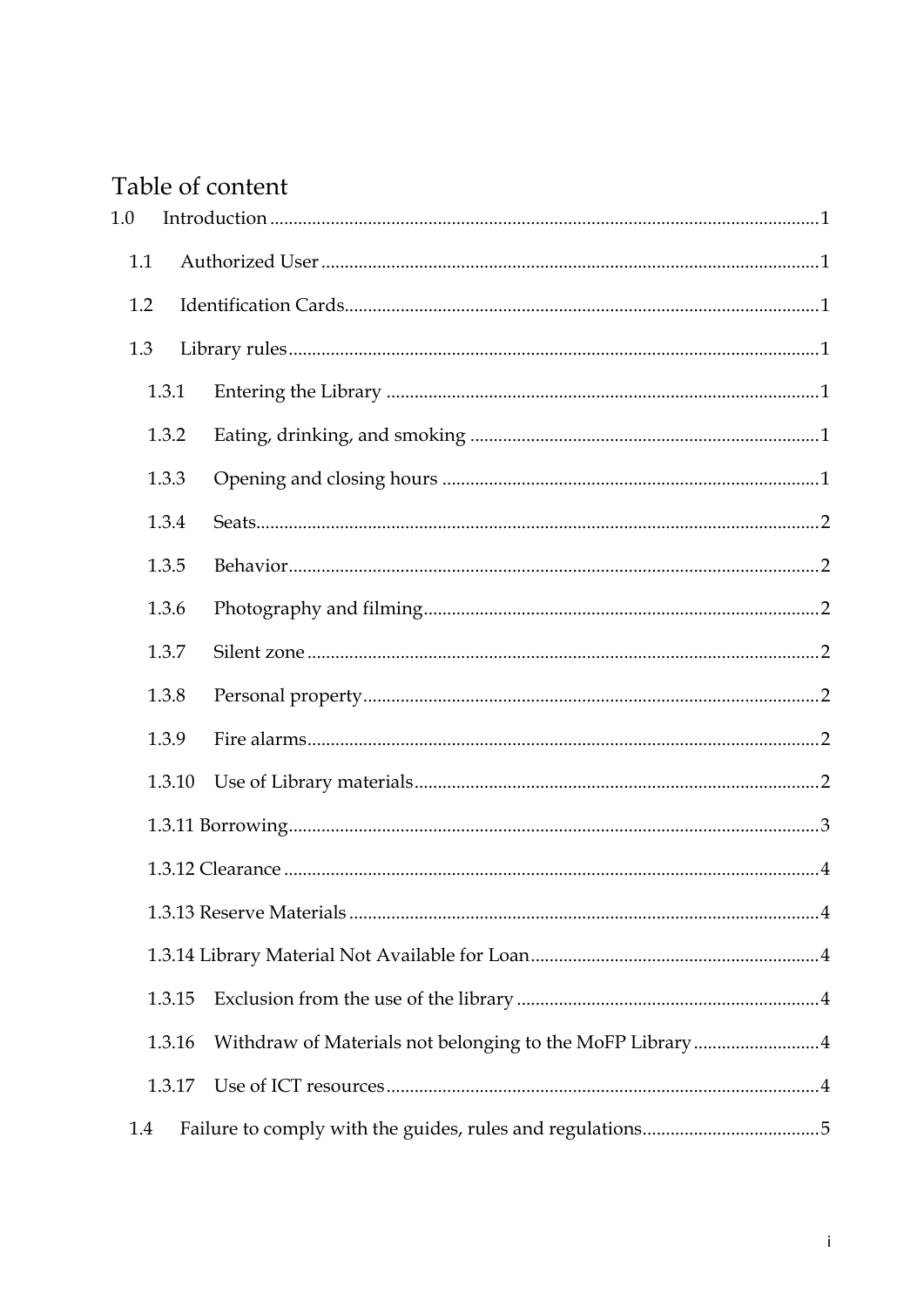#### **LIBRARY RULES AND REGULATIONS**

### <span id="page-2-0"></span>**1.0 Introduction**

These rules shall be cited as MoFP library rules and regulations 2021.The aim of this rules is to guide the MoFP Library user on how to use library resource by following rules and regulations that have been formulated to create a conducive and comfortable reading environment for library users. Therefore, each of the library users will be required to abide by these rules and regulations, any attempt to violate them will not be tolerated. Similarly, ignorance of these will not be accepted as an excuse for their non-observance.

## <span id="page-2-1"></span>**1.1 Authorized User**

The Library will serve all the MoFP staff and its stakeholders who wish to use its services. The library users are all stakeholders identified in the Ministry's strategic plan. The library will not discriminate any person based on religious association, economic, or political status; or because of mental, emotional, or physical conditions, or disability, nationality, age, and gender.

## <span id="page-2-2"></span>**1.2 Identification Cards**

Every MoFP Library User shall hold a recognized identification card (National ID, Employee ID, Passport, Driving License) when entering the library.

## <span id="page-2-4"></span><span id="page-2-3"></span>**1.3 Library rules**

### **1.3.1 Entering the Library**

- i. Any person entering the library shall produce evidence of identification when requested to do so by a librarian.
- ii. A library user shall not take a handbag, briefcase or heavy coat into the library. In case any of these items is by chance taken into the library, the library staff on duty shall examine it thoroughly at the exit door.

### <span id="page-2-5"></span>**1.3.2 Eating, drinking, and smoking**

No food or drink of any description may be brought into the library. Smoking of any kind and vamping are also prohibited in the library.

### <span id="page-2-6"></span>**1.3.3 Opening and closing hours**

Hours of opening shall be from 09:00 am to 03:30 pm Monday to Friday, Weekend and Public Holidays library shall not be opened. All users must prepare to leave the library 10 minutes prior to the closure time and must vacate the library by closing time. Announcements shall be made before closure. Any person leaving the library shall present him/herself for inspection at the library exit.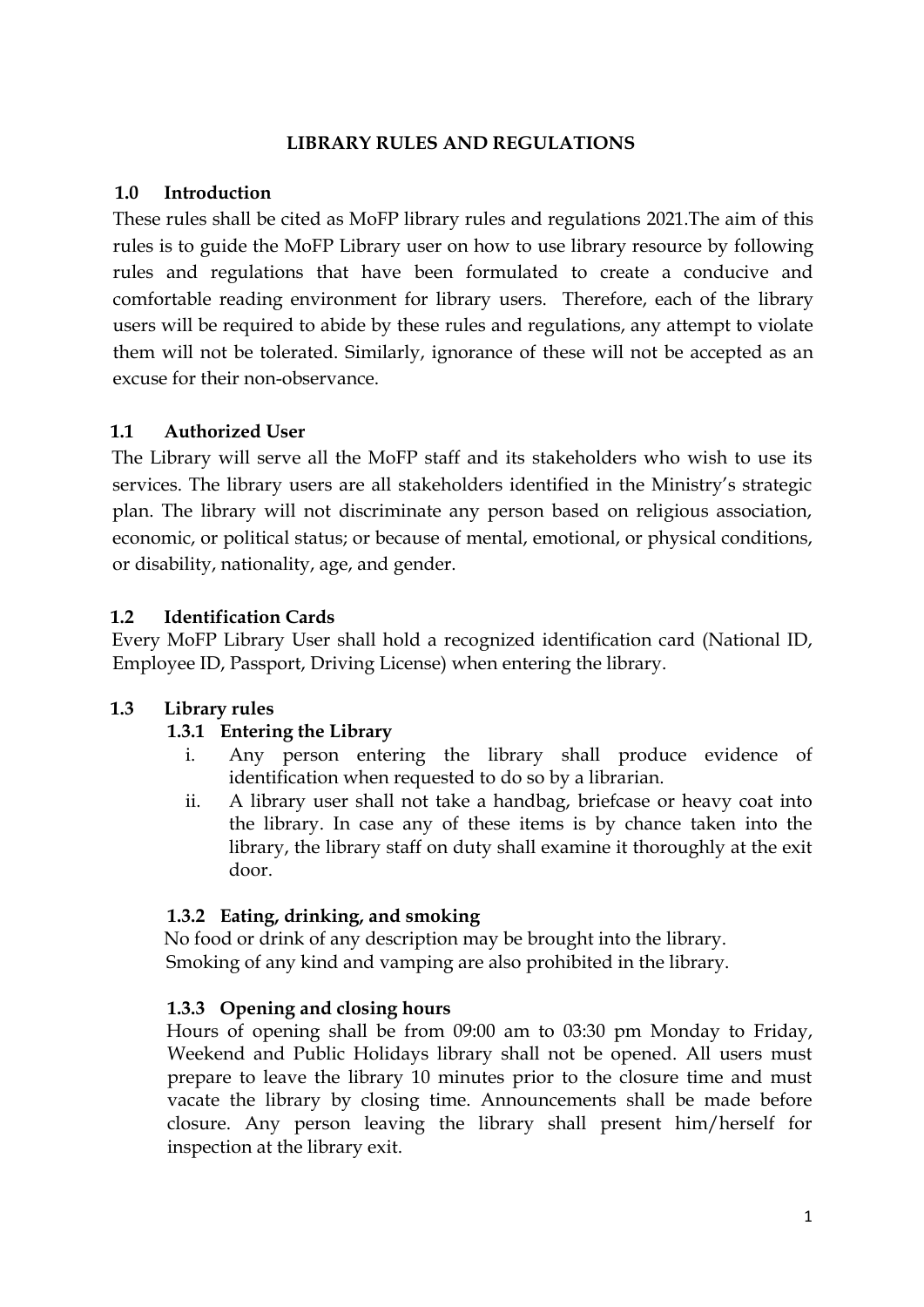## <span id="page-3-0"></span>**1.3.4 Seats**

Seats, whether at study desks, computers or public catalogues shall neither be reserved nor moved.

## <span id="page-3-1"></span>**1.3.5 Behavior**

- i. Users must not behave in a way that threatens, harasses or disturbs the members of staff or other users.
- ii. Users must not damage Library property or the property of other users.
- iii. Users must respect the beliefs and dignity of others and must not behave in a way, which offends others.
- iv. Abuse of staff or other users will not be tolerated.
- v. A Library user shall not dress and behave in a manner that distracts the concentration of other users. Wearing of slippers, high hilled shoes, gumboots and placing feet on furniture is not allowed.

## <span id="page-3-2"></span>**1.3.6 Photography and filming**

The taking of photographs and the making of visual or sound recordings within the library is not allowed. Any application for photography and filming should be directed in the first instance to the Management of the library.

### <span id="page-3-3"></span>**1.3.7 Silent zone**

All users must respect the silent zone in the library. Mobile phones and other devices which might cause disturbance must be in silent modes.

### <span id="page-3-4"></span>**1.3.8 Personal property**

Personal property should not be left unattended, as the library accepts no responsibility for any loss or damage. The library staff members reserve the right to remove any item, which obstruct the library or inhibit other users from accessing Library facilities.

### <span id="page-3-5"></span>**1.3.9 Fire alarms**

Users must immediately leave the library when the fire alarm sounds, proceeding to the nearest available emergence exit calmly.

## <span id="page-3-6"></span>**1.3.10 Use of Library materials**

- i. The members must not in any way damage or mark any book belonging to the library, including erasing any note or mark;
- ii. Books which are found damaged or marked should be reported Without delay to the library staff;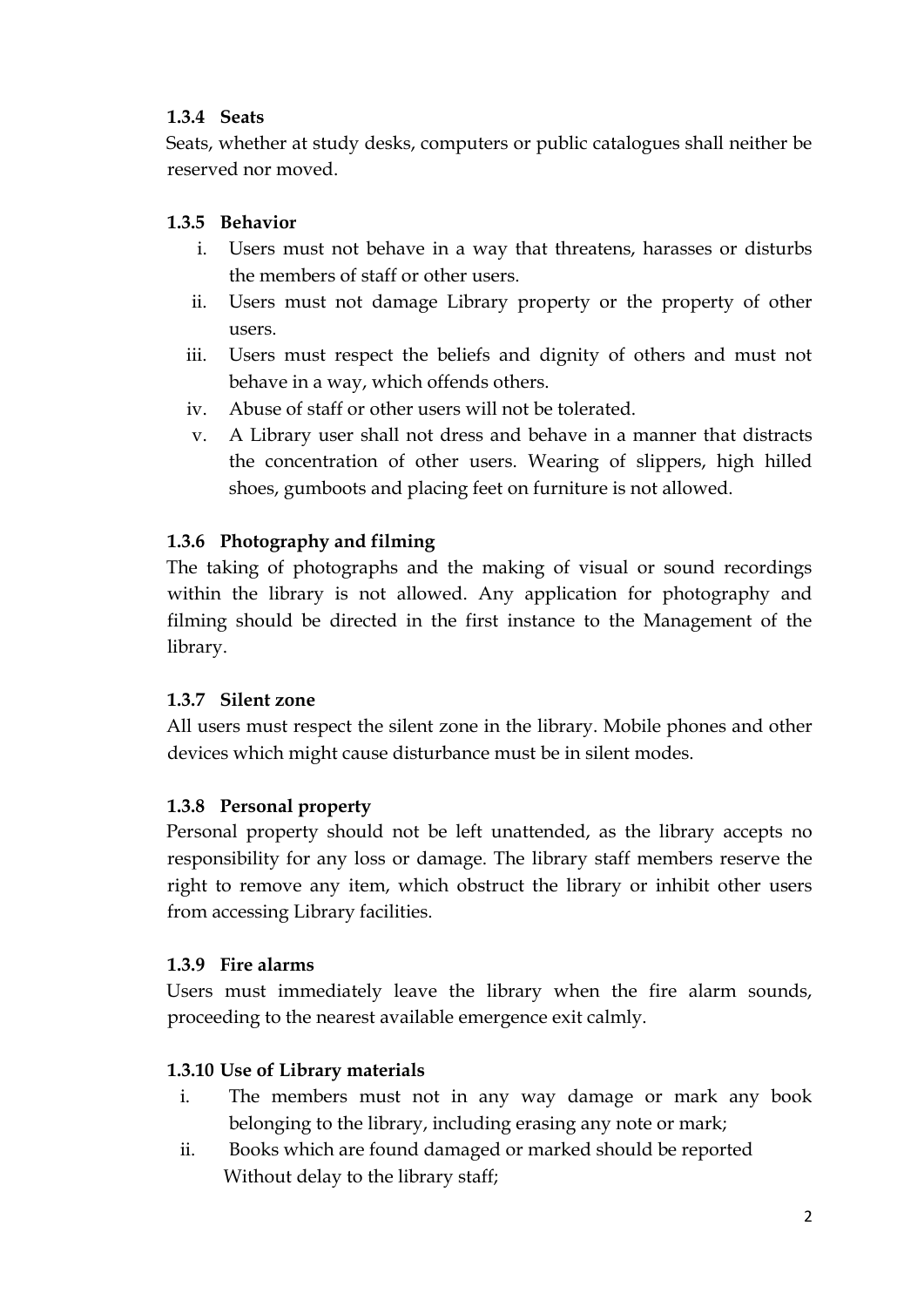- iii. Pencils or laptops only may be used when making notes or copying from archives, manuscripts and rare books.
- iv. Ball-point pens or any other form of ink-pens are forbidden to prevent accidental damage to the library reading material.
- v. To prevent misplacement of books on shelves, books should not be reshelved by readers. They should leave them on the reading tables for re-shelving by library staff.

### <span id="page-4-0"></span>**1.3.11 Borrowing**

- i. Only MoFP staff are entitled to borrow library reading materials. Other external users are only allowed to use reading materials within the library.
- ii. All borrowed materials must be returned on or before the due date;
- iii. Users are not allowed to borrow books on behalf of others or transfer borrowed materials to other library users.
- iv. Borrowers are responsible for the safekeeping and return of all library materials issued to them;
- v. The loan term for borrowed Library material may be extended by the MoFP librarian if there is no outstanding request for that material by any other User;
- vi. MoFP Librarian reserves the right to recall any book and any other library materials before the date on which it is due, the borrower must comply with the recall notice.
- vii. Library records concerning the borrowing of Library materials, loan terms and recall notices sent out, shall be deemed correct unless the contrary is proved.
- viii. Any user who causes damage to or loss of any library material or other library property will be charged for replacement costs at the current market value
- ix. Marking of books and other library materials will be regarded as damage. The compensation shall be the value of the item of the library material as assessed by the library management, which value may be the replacement cost of the item lost or damaged.
- x. Any item of the library borrowed shall be deemed lost if not returned within 14 days after the due date of its return. The person who borrowed the said material shall be required to compensate such loss to the tune assessed by the Library Management.
- xi. Lost books must be reported to the librarian immediately and replaced or paid for within 30 days.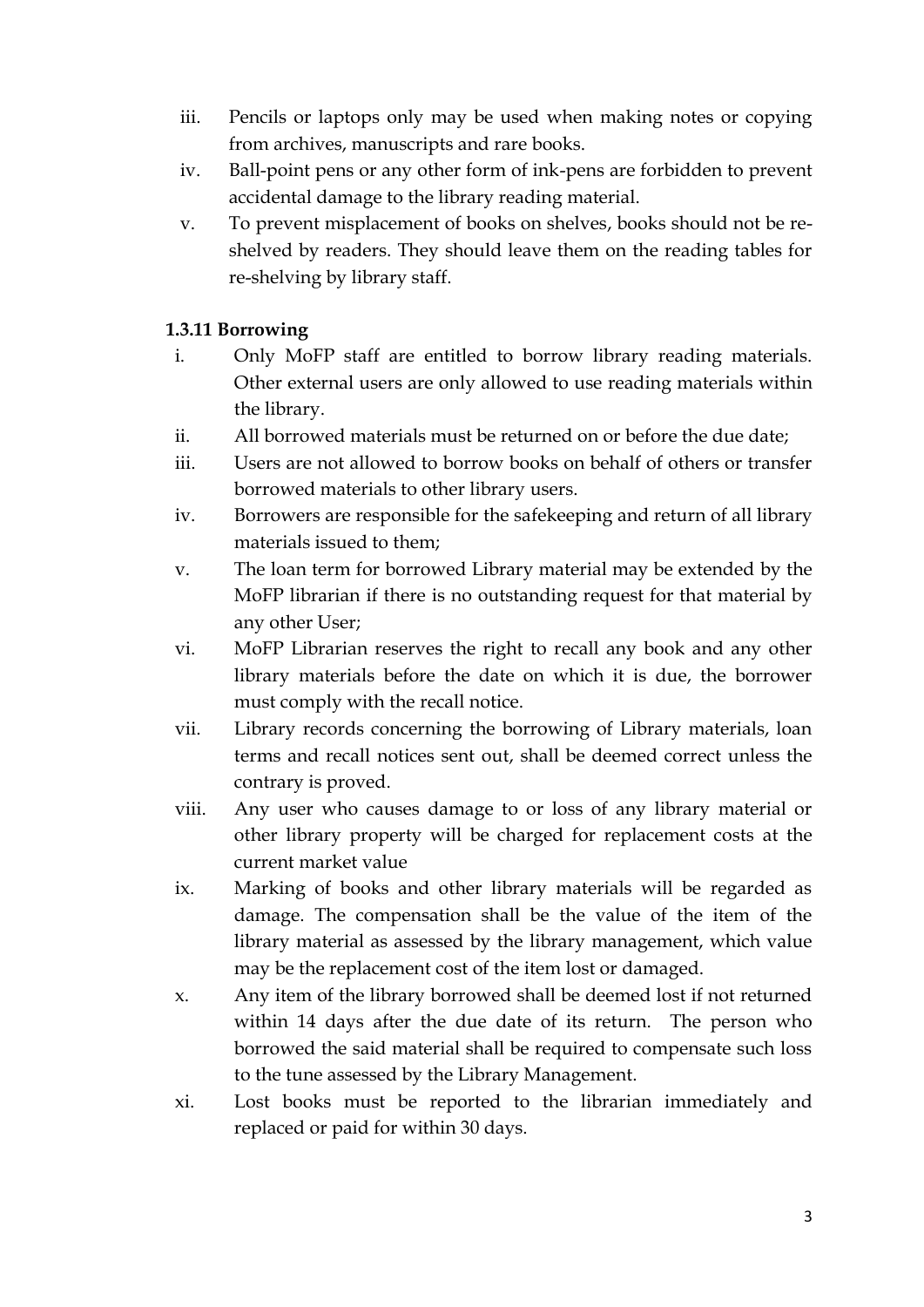- xii. Staff ID card(s) should not be lent to another person, strict measures will be taken against intruders.
- xiii. Items issued to an individual must be returned in good condition without evidence of any damage.
- xiii. Any user may not borrow any library reading material if:
	- a) has not returned overdue library reading materials.
	- b) has for any reason been suspended from using library reading materials; and
	- c) Is otherwise in breach of the above borrowing procedures.

#### <span id="page-5-0"></span>**1.3.12 Clearance**

Any MoFP staff who has retired, suspended from work, resignation or transferred shall be required to clear with the librarian before leaving the Ministry.

#### <span id="page-5-1"></span>**1.3.13 Reserve Materials**

There shall be a reserved reading materials which shall be kept in the special reserve. In case the user wants to use such materials they will follow laid down procedures for using such materials. Library material under special reserve are not available for long term loan.

### <span id="page-5-2"></span>**1.3.14 Library Material Not Available for Loan**

The librarian may prescribe certain library material as not being available for loan or only available for loan on a restricted basis.

### <span id="page-5-3"></span>**1.3.15 Exclusion from the use of the library**

- i. The library management shall have the power to suspend or exclude from the use of the library, any user who violates the library rules and regulations.
- ii. The librarian have the right to order user(s) to leave the library if they are behaving inappropriately or causing disturbance to other users.

### <span id="page-5-4"></span>**1.3.16 Withdraw of Materials not belonging to the MoFP Library**

Materials left by users in the MoFP Library which do not belong to the library shall be removed from the library and be handled to Office Supervisor.

#### <span id="page-5-5"></span>**1.3.17 Use of ICT resources**

- i. Library users are not required to share username and passwords of the subscribed e-resources to an authorized person.
- ii. Librarian shall always remind users to exercise fair use of materials in the subscribed databases responsibility for consequences of copyright